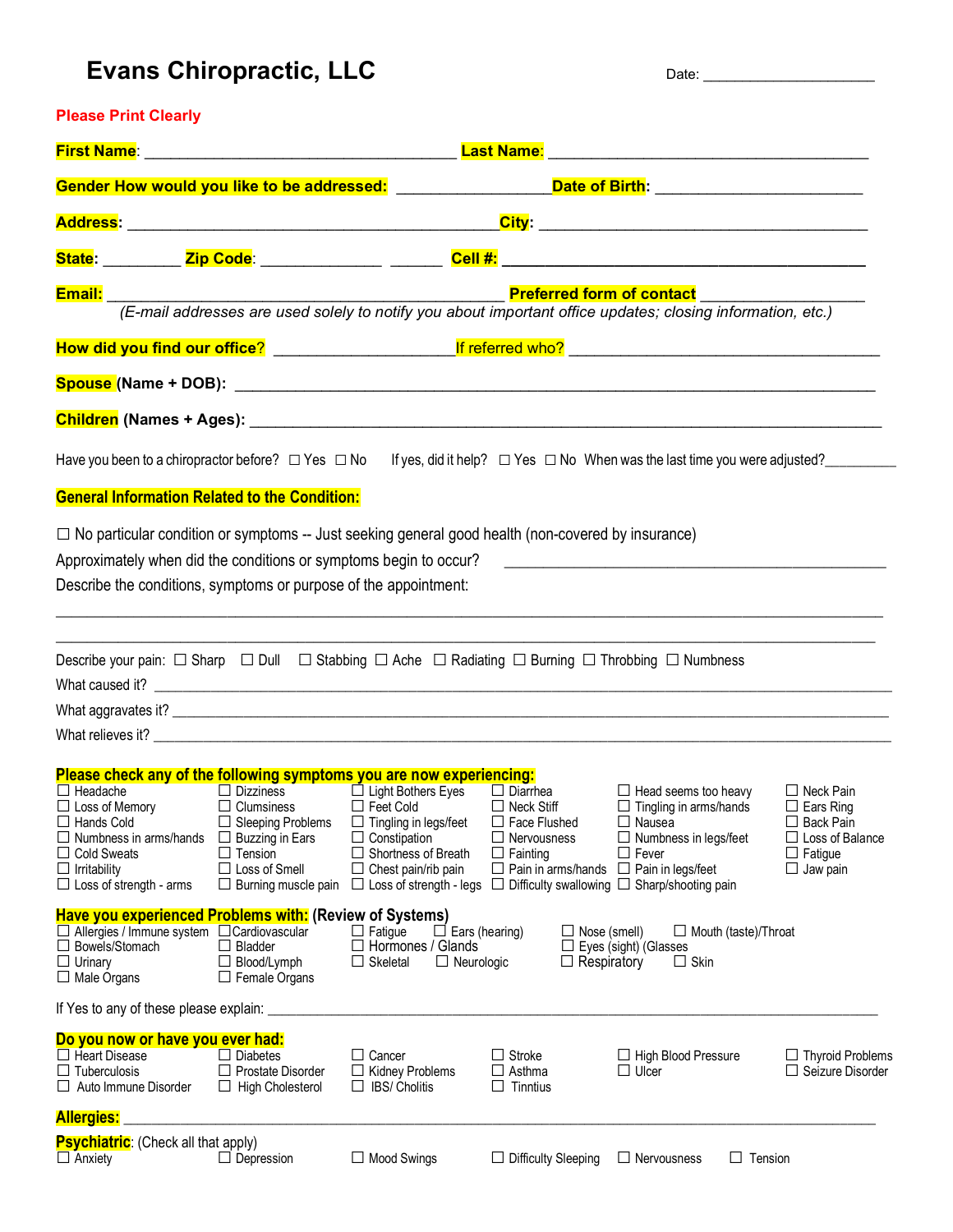| _Reason for taking __________________________________  |
|--------------------------------------------------------|
|                                                        |
|                                                        |
|                                                        |
| Reason for taking <b>contain the season for taking</b> |

#### **Vitamins / Herbs / Supplements**

| Reason for taking _________________________ |  |
|---------------------------------------------|--|
|                                             |  |

### List any accidents (automobile, on the job injuries, slips, falls, sports, etc.) and provide the accident date:

| 1            |  |
|--------------|--|
| $\mathbf{2}$ |  |
| 3'           |  |

### 

| <b>Work History:</b> |                  |                  |
|----------------------|------------------|------------------|
|                      |                  |                  |
|                      | Stresses of Job? |                  |
|                      |                  | Stresses of Job? |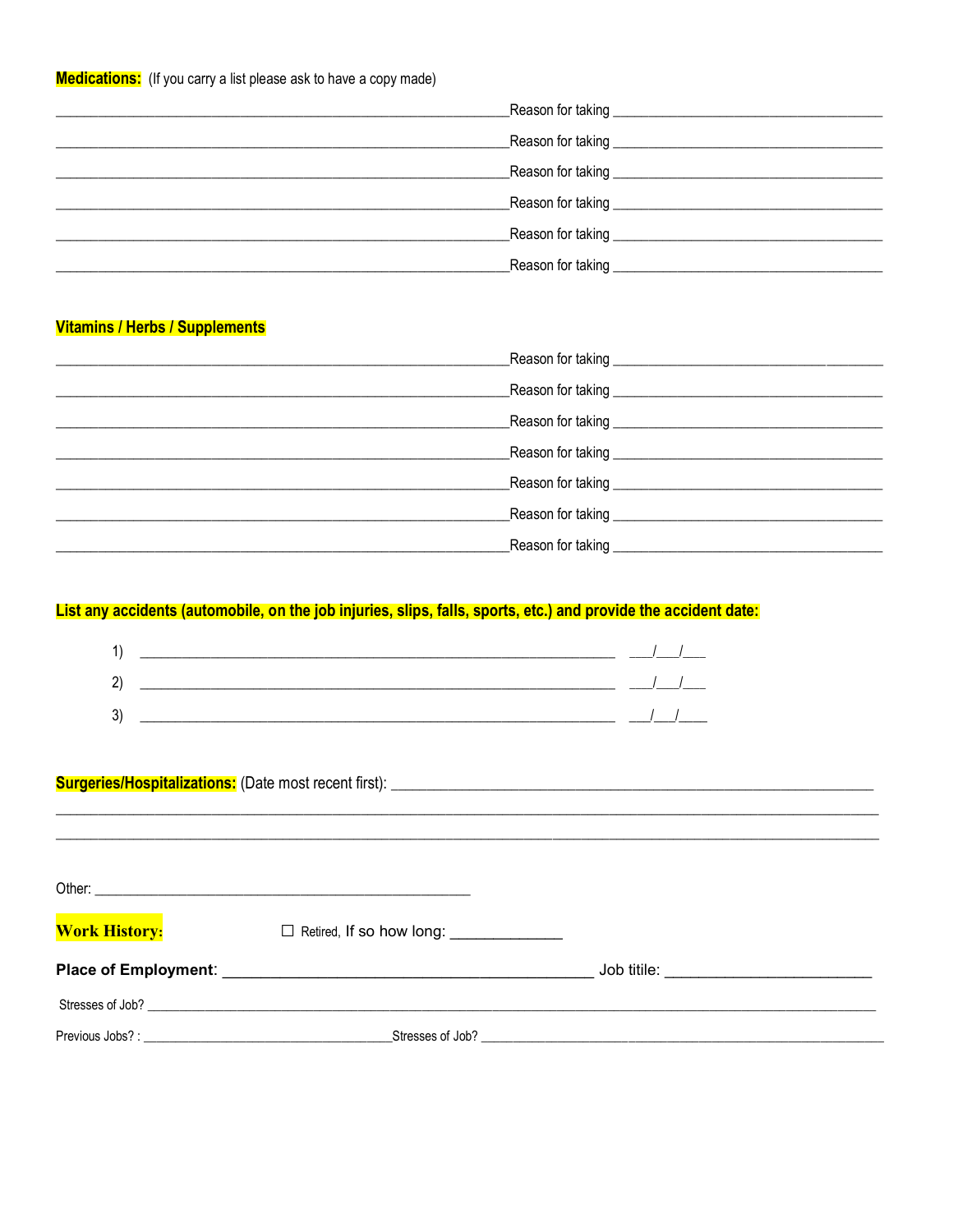# **CHART OF EFFECTS OF SPINAL MISALIGNMENTS**

"The nervous system controls and coordinates all organs and structures of the human body." (Gray's Anatomy, 29<sup>th</sup> Ed., page 4). Misalignments of spinal vertebrae and discs may cause irritation to the nervous system and affect the structures, organs, and functions that may result in the conditions shown below.

|                   | Vertebrae      | Areas                                                                                                                              | Effects                                                                                                                                                     |
|-------------------|----------------|------------------------------------------------------------------------------------------------------------------------------------|-------------------------------------------------------------------------------------------------------------------------------------------------------------|
| A                 | 1 <sup>C</sup> | Blood supply to the head, pituitary<br>gland, scalp bones of the face, brain,<br>inner & middle ear, sympathetic<br>nervous system | Headaches, nervousness, insomnia, head<br>colds, high blood pressure, migraine<br>headaches, nervous breakdowns, amnesia,<br>chronic tiredness, dizziness   |
| Cervical<br>Spine | 2C             | Eyes, optic nerves, auditory nerves,<br>sinuses, mastoid bones, tongue,<br>forehead                                                | Sinus trouble, allergies, crossed eyes,<br>deafness, eye troubles, earache, fainting<br>spells, certain cases of blindness                                  |
| X                 | 3C             | Cheeks, outer ear, face bones, teeth,<br>trifacial nerve                                                                           | Neuralgia, neuritis, acne or pimples,<br>eczema                                                                                                             |
|                   | 4C             | Nose, lips, mouth, eustachian tube                                                                                                 | Hay fever, catarrh, hearing loss, adenoids                                                                                                                  |
| S                 | 5C             | Vocal cords, neck glands, pharynx                                                                                                  | Laryngitis, hoarseness, throat conditions                                                                                                                   |
|                   | 6C             | Neck muscles, shoulders, tonsils                                                                                                   | Stiff neck, pain in upper arms, tonsillitis,<br>whooping cough, croup                                                                                       |
|                   | 7C             | Thyroid gland, bursae in shoulder,<br>elbows                                                                                       | Bursitis, colds, thyroid conditions                                                                                                                         |
| Thoracic Spine    | 1T             | Arms: elbow down; hands, wrist,<br>fingers; esophagus and trachea                                                                  | Asthma, cough difficult breathing,<br>shortness of breath, pain in lower arms and<br>hands                                                                  |
|                   | 2T             | Heart: valves and coverings,<br>coronary arteries                                                                                  | Functional heart conditions and certain<br>chest conditions                                                                                                 |
|                   | 3T             | Lungs, bronchial tubes, pleura, chest,<br>breast                                                                                   | Bronchitis, pleurisy, pneumonia,<br>congestion, influenza                                                                                                   |
|                   | 4T             | Gall bladder, common duct                                                                                                          | Gall bladder conditions, jaundice, shingles                                                                                                                 |
|                   | 5T             | Liver, solar plexus, blood                                                                                                         | Liver conditions, fevers, low blood<br>pressure, anemia, poor circulation, arthritis                                                                        |
|                   | 6T             | Stomach                                                                                                                            | Stomach troubles: nervous stomach,<br>indigestion, heartburn, dyspepsia                                                                                     |
|                   | 7T             | Pancreas, duodenum                                                                                                                 | Ulcers, gastritis                                                                                                                                           |
|                   | 8T             | Spleen                                                                                                                             | Lowered resistance                                                                                                                                          |
|                   | <b>9T</b>      | Adrenal and supra-renal glands                                                                                                     | Allergies, hives                                                                                                                                            |
|                   | $-10T$         | Kidneys                                                                                                                            | Kidney troubles, hardening of the arteries,<br>chronic tiredness, nephritis pyelitis                                                                        |
|                   | 11T            | Kidneys, ureters                                                                                                                   | Skin conditions: acne, pimples, eczema, or<br>boils                                                                                                         |
| Lumbar            | 12T            | Small intestines, lymph circulation                                                                                                | Rheumatism, gas pains, certain types of<br>sterility                                                                                                        |
| Spine             | - 1L           | Large intestines, inguinal ring                                                                                                    | Constipation, colitis, dysentery, diarrhea.<br>some ruptures or hernias                                                                                     |
|                   | $2L$           | Appendix, abdomen, upper leg                                                                                                       | Cramps, difficult breathing, acidosis,<br>varicose veins                                                                                                    |
|                   | 3L             | Sex organs, uterus, bladder, knees                                                                                                 | Bladder troubles, menstrual troubles:<br>painful or irregular periods, miscarriages,<br>bed wetting, impotency, change in life<br>symptoms, many knee pains |
|                   | $4\mathrm{L}$  | Prostate gland, muscles of lower<br>back, sciatic nerve                                                                            | Sciatica, lumbago, difficult/painful or too<br>frequent urination, backaches                                                                                |
| Sacrum            | 5L             | Lower legs, ankles, feet                                                                                                           | Poor circulation in the legs, swollen<br>ankles, weak ankles and arches, cold feet,<br>weakness in the legs, leg cramps                                     |
|                   | <b>SACRUM</b>  | Hip bones, buttocks                                                                                                                | Sacro-iliac conditions, spinal curvatures                                                                                                                   |
|                   | COCCYX         | Rectum, anus                                                                                                                       | Hemorrhoids (piles), pruritis (itching),<br>pain at end of spine on sitting                                                                                 |
| Coccyx            |                |                                                                                                                                    |                                                                                                                                                             |

For further explanation of the conditions shown above and information about those not shown ask Dr. Evans.